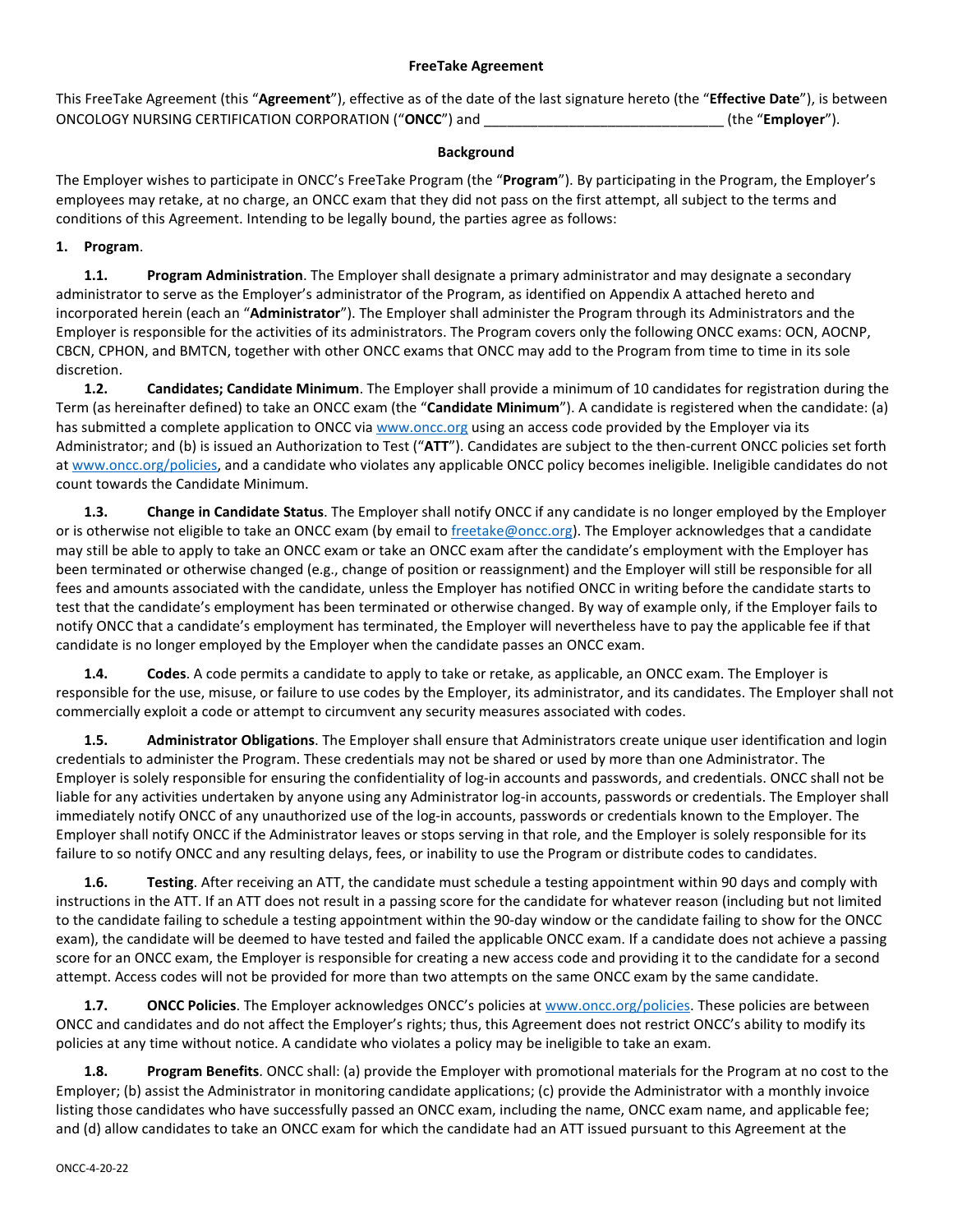computer-based testing site of the candidate's choice. The Employer shall share information about ONCC exams and the Program with candidates (available on [www.oncc.org](http://www.oncc.org/) or as provided by ONCC).

# **2. Fees**.

**2.1. Payment**. If the Employer satisfies the Candidate Minimum, the Employer shall pay ONCC the then-current member/non-member ONCC exam fee for each candidate who successfully passes an ONCC exam, even if the passing score is achieved after this Agreement terminates. If the Employer fails to satisfy the Candidate Minimum, the Employer shall pay ONCC (a) the then-current member/non-member ONCC exam fee for each candidate who successfully passes an ONCC exam, even if the passing score is achieved after this Agreement terminates, plus (b) the then-current non-member ONCC exam fee for each candidate by which the Employer fell short of the Candidate Minimum. The Employer will not be entitled to access codes in connection with the number of candidates by which the Employer fell short of the Candidate Minimum. Member fees are available with respect to candidates who are in good standing with Oncology Nursing Society (ONS) or the Association of Pediatric Hematology/Oncology Nurses (APHON) at the time an invoice is generated by ONCC. ONCC reserves the right to increase fees effective as of January 1, but any increase will not exceed 5% of the fees stated on Appendix A.

**2.2. Invoicing**. The Employer shall pay ONCC's invoices within 30 days of receipt, without setoff, counterclaim or deduction, except for amounts disputed in good faith by the Employer. Each ONCC invoice will be deemed undisputed unless ONCC receives written notice from the Employer within 30 days from the invoice date that the Employer is disputing an invoice. In a notice disputing an invoice, the Employer shall state with particularity the details as to which portion of the invoice is disputed and the reasons for the dispute. The Employer shall nevertheless pay all undisputed portions and amounts as required by this Agreement, and the parties shall use good faith efforts to reconcile the disputed amount as soon as practicable. If the Employer fails to timely pay any invoice, ONCC may charge the Employer, and the Employer shall pay ONCC, interest on the unpaid portion at the rate of 1.5% per month or the maximum legal rate, whichever is less. The Employer is also responsible for all costs and fees, including reasonable attorney's fees, incurred in collecting any amounts owed to ONCC.

**2.3. Taxes**. If ONCC has the legal obligation to pay or collect taxes for which the Employer is responsible, including but not limited to, sales, use, transfer, privilege, excise, and all other taxes and duties ("**Taxes**") that are levied or imposed by the reason of performance of ONCC's obligations under this Agreement, the appropriate amount shall be invoiced to and paid by the Employer, unless the Employer provides ONCC with a valid tax exemption certificate authorized by the appropriate taxing authority and the Employer agrees to pay, and to indemnify and hold ONCC harmless from, any such Taxes excluding taxes based on ONCC's net income, employees, or property.

## **3. Term; Termination**.

**3.1. Term**. The term of the Agreement begins on the Effective Date, and unless terminated earlier in accordance with Section [3.2,](#page-1-0) terminates on the 1-year anniversary of the Effective Date (the "**Term**").

<span id="page-1-0"></span>**3.2. Termination**. Either party may terminate this Agreement: (a) for the other party's breach of this Agreement that remains uncured 30 days after the nonbreaching party notifies the other party of the breach; (b) immediately by written notice if ONCC operations as a certifying organization cease or materially change; (c) immediately by written notice if the other party makes an assignment for the benefit of creditors, becomes subject to a bankruptcy proceeding, is subject to the appointment of a receiver, or admits in writing its inability to pay its debts as they become due; or (d) for convenience, except that termination by the Employer for convenience will not relieve the Employer of any payment obligations hereunder (including but not limited to fees for candidates who pass an ONCC exam after the Agreement terminates and fees for failing to satisfy the Candidate Minimum).

**3.3. Effect of Termination**. Upon termination of this Agreement for any reason: (a) the Employer shall pay all amounts due to ONCC under this Agreement, including any fees due for failing to meet Candidate Minimum; (b) ONCC may but is not obligated to permit candidates who have been issued an ATT prior to the effective date of termination to take the applicable ONCC exam, and ONCC will invoice the Employer as provided by this Agreement; and (c) ONCC may disable any access codes and cease providing access codes to the Employer, except that for 120 days from the effective date of termination, ONCC may but is not obligated to permit the Employer via the Administrator to generate access codes that permit a candidate to retake an ONCC exam for which the candidate applied pursuant to this Agreement but did not pass. Termination of this Agreement will not relieve the Employer of liability for fees and amounts due or to become due under this Agreement, including but not limited to fees for candidates who pass an ONCC exam after the date of termination or the Employer's failure to satisfy the Candidate Minimum. Provisions that by their nature survive termination of this Agreement will so survive, including the Employer's payment obligations hereunder (including but not limited to fees for candidates who pass an ONCC exam after the Agreement terminates and fees for failing to satisfy the Candidate Minimum).

**4. Intellectual Property.** As between ONCC and the Employer, ONCC owns all intellectual property rights in the Program. The following ONCC exams are registered trademarks of ONCC: OCN, AOCNP, CBCN, CPHON, BMTCN. FreeTake is a trademark of ONCC. All right, title and interest in and to the foregoing trademarks, and all related copyright, patent, trade secret and other intellectual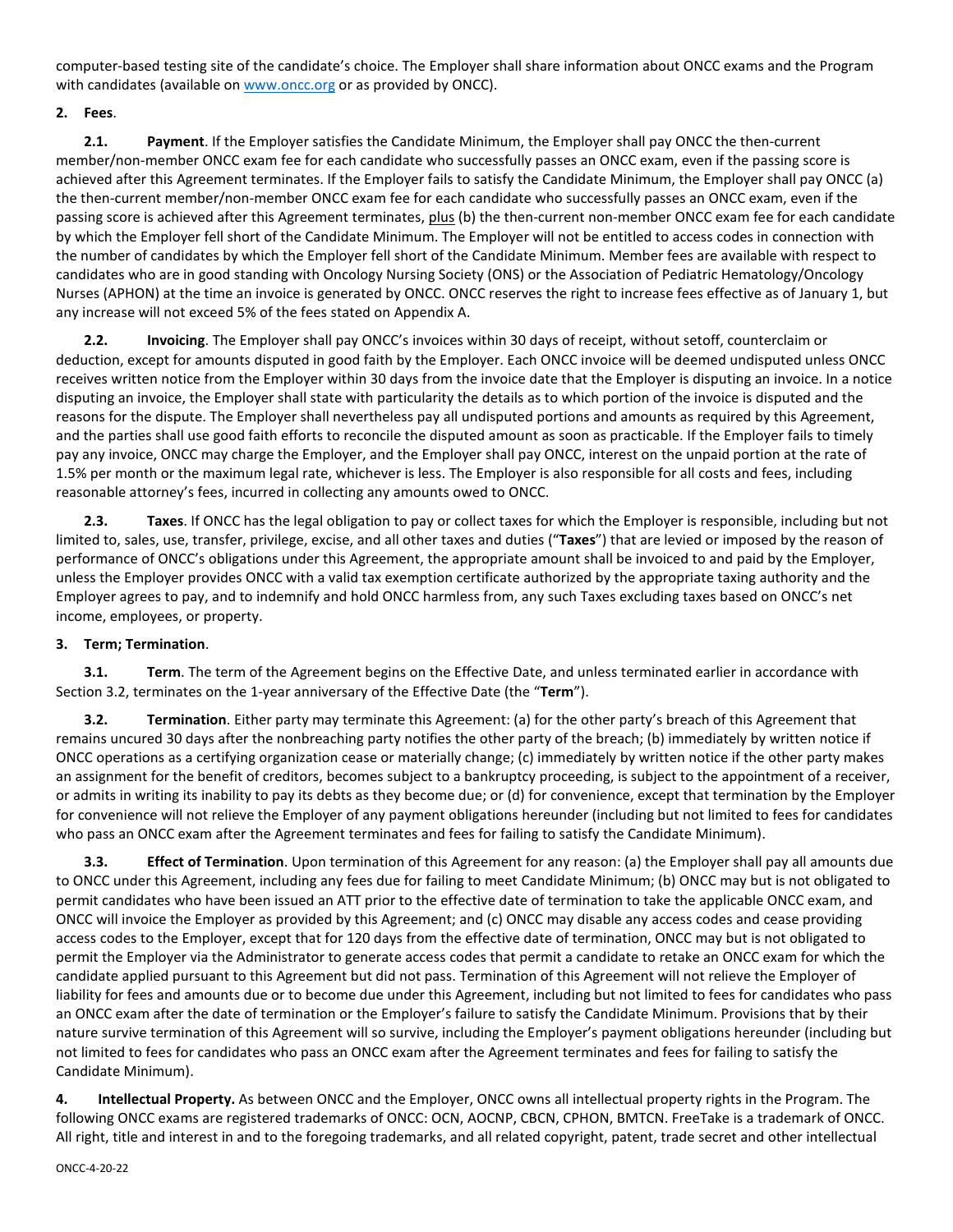property and proprietary rights, are and will remain the exclusive property of ONCC or its licensors, as applicable. ONCC and its licensors reserve all rights, implied or otherwise, that are not expressly granted to the Employer hereunder.

**5. Indemnification**. The Employer shall defend, indemnify, and hold ONCC harmless from and against any third party claims (including but not limited to candidates) arising out of or relating to the acts or omissions of the Employer or a candidate, except to the extent caused by ONCC's negligence or willful misconduct.

**6. No Warranties. The Program is provided "as is" without warranty of any kind, whether express or implied. ONCC does not represent or warrant: (a) that the Program will meet the requirements or expectations of the Employer or a candidate, (b) that procurement or use of access codes will be uninterrupted or error-free operation; or (c) that a candidate will successfully pass an ONCC exam or achieve a particular score.**

## **7. Limitations of Liability**.

**7.1.** ONCC's total liability for all claims under this Agreement is limited to direct damages up to the amount actually paid by the Employer under this Agreement.

**7.2. Neither party will be liable for loss of revenue or indirect, special, incidental, consequential, punitive, or exemplary damages, or damages for lost profits, revenues, business interruption, or loss of business information, even if the party knew they were possible or reasonably foreseeable.**

## **8. General**.

**8.1. Publicity**. The Employer grants ONCC the right to include the Employer's name and logo in ONCC's promotional and marketing materials, website, collateral, and other material, subject to the Employer's trademark and logo policies then in effect. The Employer may opt to exclude its name and logo from such use by emailing ONCC at freetake@oncc.org with the subject matter stating, "Non-use of FreeTake Participant Name" and indicating which items to remove.

**8.2. Employer Status**. Employer represents and warrants that (a) Employer is not a prime contractor, and (b) does not have a contract with an entity that provides products or services to a prime contractor, but if the Employer does, ONCC's performance of this Agreement is not necessary to the performance of that contract, and ONCC's products or services are not required by that contract.

**8.3. Statistical Information**. ONCC may anonymously compile statistical information related to the Employer's use of the Program for purposes of improving the Program and ONCC's business offerings, provided that such information does not identify the Employer's data or include the Employer's name.

**8.4. Governing Law; Dispute Resolution**. This Agreement is governed by Pennsylvania law, without regard to its conflict of laws principles, except that (a) if the Employer is a U.S. Government entity, this Agreement is governed by the laws of the United States, and (b) if the Employer is a state or local government entity in the United States, this Agreement is governed by the laws of that state. Unless the state law to which the Employer is subject expressly prohibits it, any action to enforce this Agreement must be brought in the state or federal courts in Allegheny County, Pennsylvania. This choice of jurisdiction does not prevent either party from seeking injunctive relief in any appropriate jurisdiction with respect to a violation of intellectual property rights. The parties shall use their best efforts in good faith to settle any dispute with respect to this Agreement, or any subject matter referred to in or governed by this Agreement from the date such dispute is claimed. If settlement cannot be reached within 60 days and the parties do not agree to extend such period or settle such dispute through a mutually agreed form of alternative dispute resolution involving a disinterested third party, then each party may pursue any available remedies at law or in equity.

**8.5. Notices**. The parties shall provide all required notices in writing to the addresses set forth herein (or otherwise designated by a party through a written notice) by nationally recognized overnight courier or hand delivery and will be deemed given upon receipt.

**8.6. Amendments; Waivers.** This Agreement may be modified, or any rights under it waived, only by a written document executed by both parties.

**8.7. Authorization.** The persons executing this Agreement for and on behalf of each of the parties each represent that they have the requisite authority to bind the respective entities on whose behalf they are signing.

**8.8. No Assignment**. Neither party may assign this Agreement or any rights hereunder, whether by merger (whether that party is the surviving or disappearing entity), consolidation, operation of law, or any other manner, except with the other party's prior written consent. Any purported assignment in violation of this prohibition will be void. For purposes of this Agreement, a "change in control" is deemed an assignment.

**8.9. No Agency.** This agreement does not create an agency, partnership, or joint venture.

**8.10. No Third-Party Beneficiaries.** There are no third-party beneficiaries to this Agreement.

ONCC-4-20-22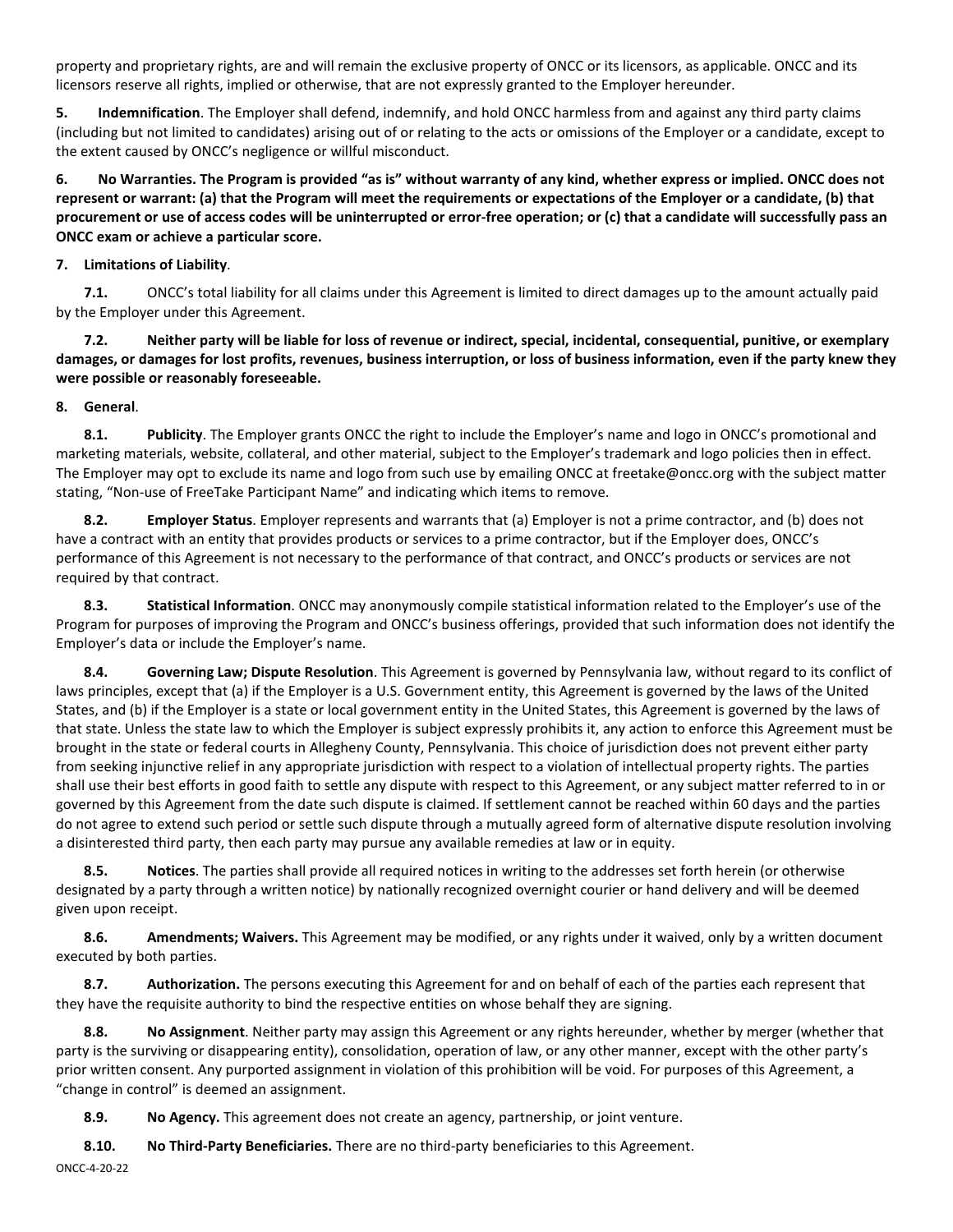**8.11. Force Majeure.** Except for financial obligations, neither party will be liable for any failure or delay in performing under this Agreement due to any circumstances beyond its reasonable control, including but not limited to natural disasters, labor strikes or shortages, acts of civil or military authority, war, terrorism, government regulation, pandemics, public health emergencies, acts or omissions of carriers or suppliers, internet outage, loss of any necessary utility, or test center unavailability or closure.

**8.12. Severability.** If any provision of this Agreement is illegal or unenforceable, the parties intend that the other provisions of this Agreement remain in force and the provision at issue be reformed and enforced to the maximum extent permissible under law.

**8.13. Interpretation.** This Agreement will be construed as if jointly drafted, without regard for which party was generally responsible for preparing the Agreement.

**8.14. Counterparts.** This Agreement may be signed electronically and in counterparts, each of which will be deemed an original, but which together will constitute one instrument.

**8.15. Entire Agreement.** This Agreement is the entire and exclusive agreement of the parties relating to the subject matter hereof, superseding all other oral or written agreements relating thereto. Any additional or different terms or conditions stated in any document issued by the Employer (including but not limited to a purchase order) are rejected, will not be binding on ONCC, and do not become part of this Agreement.

[Signature page follows]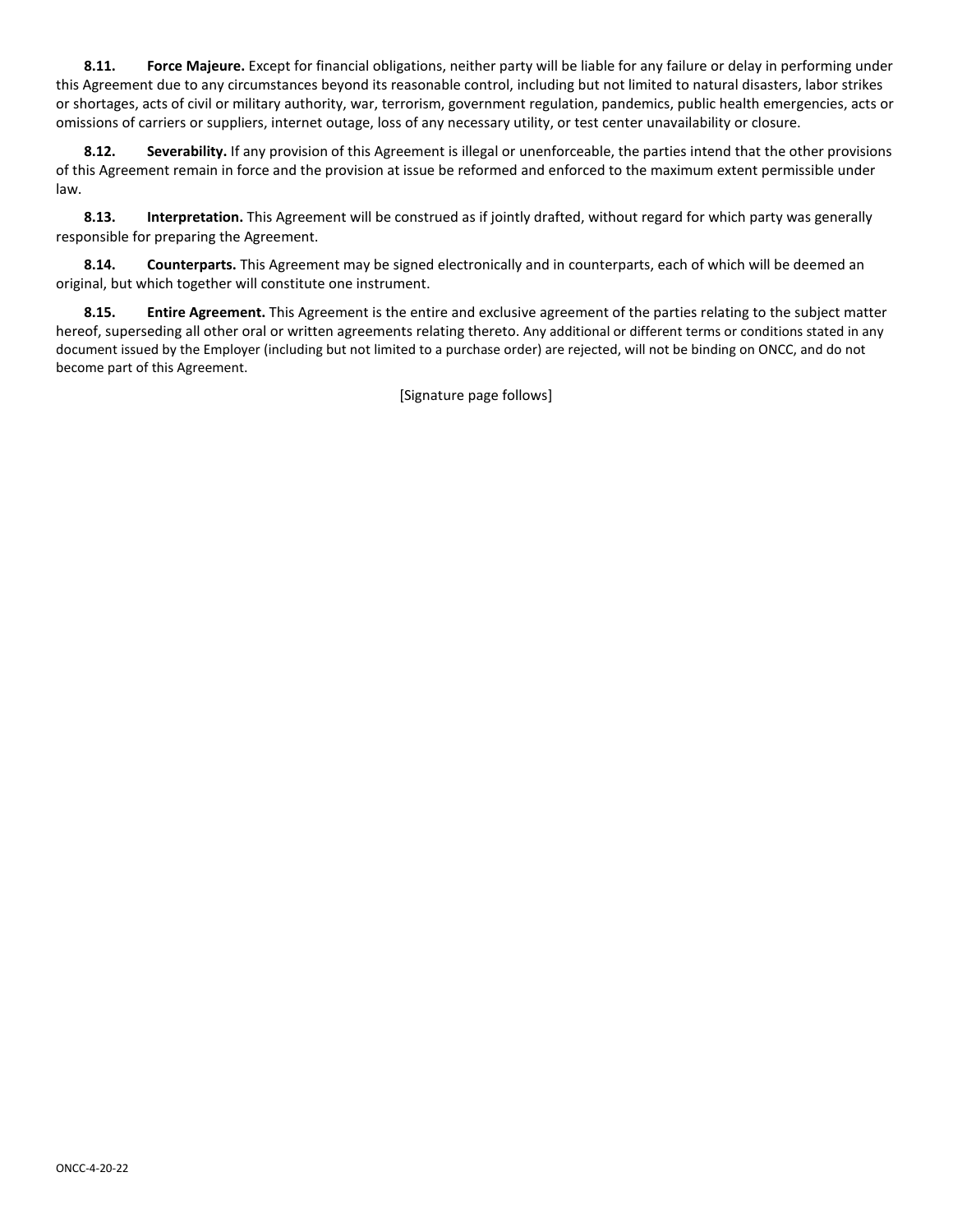Each party, intending to be legally bound, signs this FreeTake Agreement on the date stated below that party's signature.

| <b>Oncology Nursing Certification Corporation</b> | <u> 1989 - Johann John Stone, mensk politik fotograf (</u> |
|---------------------------------------------------|------------------------------------------------------------|
|                                                   |                                                            |
| Name: Tony Ellis, CAE                             |                                                            |
| Title: Executive Director                         |                                                            |
|                                                   |                                                            |
|                                                   |                                                            |
| Address for notice to ONCC:                       | Address for notice to the Employer:                        |
| 125 Enterprise Drive                              | the control of the control of the control of               |
| Pittsburgh, PA 15275                              |                                                            |
| Attn: FreeTake Program                            | Attn: _________________                                    |